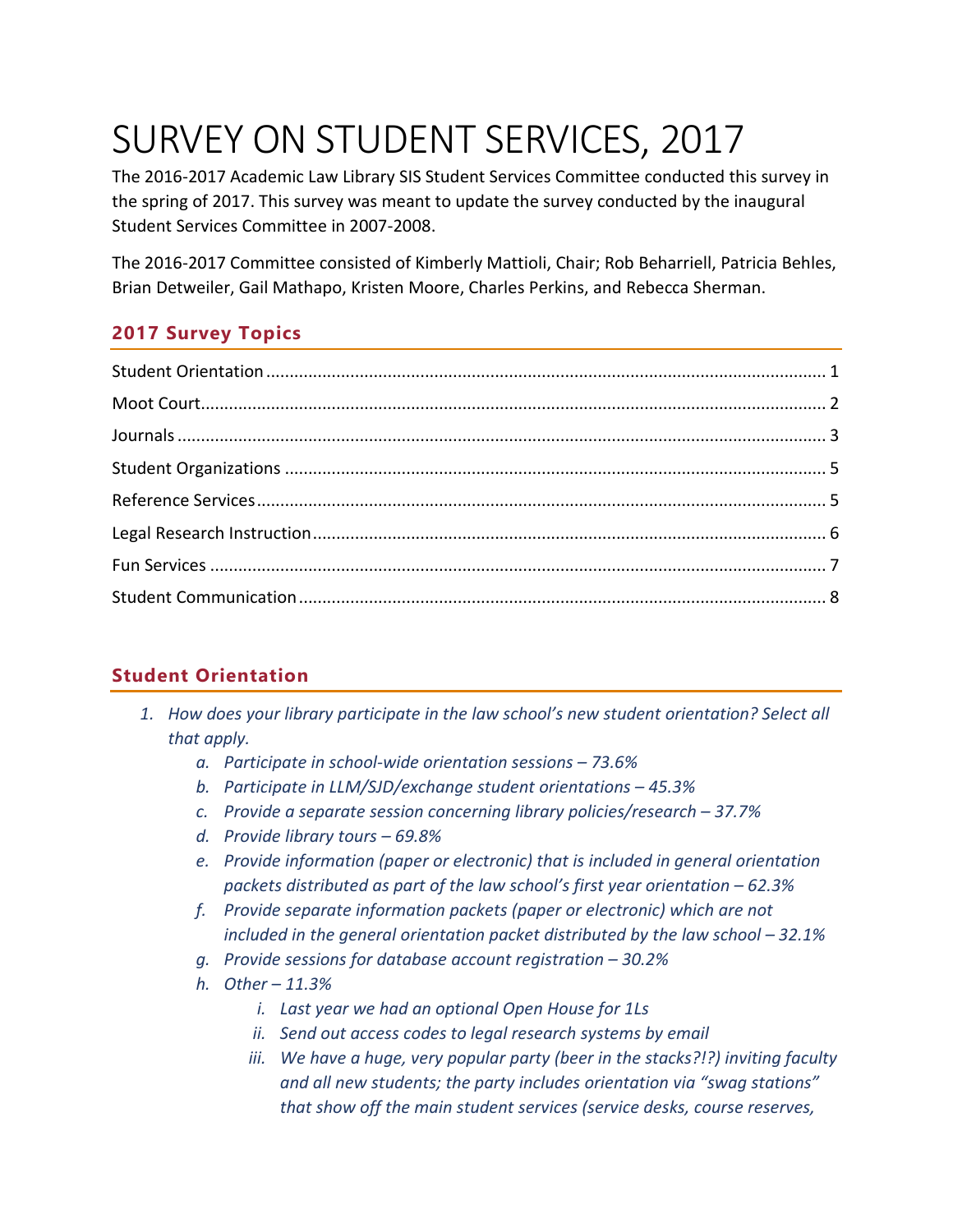*computer lab, print/copy room, etc.). Hugely popular event with students and faculty.*

- *iv. Send email out about services before orientation*
- *v. We are a stop on the orientation checklist. We give each student a Bluebook. We also have a station for network login and printer setup.*
- *2. Please provide any additional comments you wish to share about your library's participation in new student orientation \_\_\_\_\_\_\_\_\_\_\_\_\_\_\_\_\_\_\_\_\_\_\_\_\_\_\_\_*

Survey participants provided an additional thirteen comments to their responses. As our previous survey indicated, time still seems to be an issue for some. One library was allotted an hour during orientation, another was given 15-20 minutes during an LRW session, and another was limited to a quick speech given by their director, with tours being optional. Some do not participate in orientation at all. For one library, 2016 was the first year they were excluded. Other participants noted that the way the library participates is changing, but they are still involved in some capacity. And, libraries are getting creative with their participation. One indicated that they did a walkthrough tour of their library with a Go Pro, rather than the traditional tours, which, they noted, can be hectic. At the other end of the spectrum, some libraries appear to be quite involved with their school's orientation. One library collaborates with their Legal Writing and Drafting faculty to put on a mock class the last day of orientation. Another gets small groups of students to work with during their "fundamentals week." Some librarians are invited to participate in the social events of orientation and the "jumpstart preorientation program." And, another library hosts a fun event to close out orientation involving a "ball-pit style game."

### <span id="page-1-0"></span>**Moot Court**

- *3. What services does your library provide to its moot court teams (competitors or coaches)? Select all that apply.*
	- *a. Books and/or e-books 69.8%*
	- *b. Library guides 42.2%*
	- *c. TWEN page or other LMS page 8.9%*
	- *d. Video materials (past competitions, general oral advocacy skills, etc.) 20%*
	- *e. Individual research instruction 66.7%*
	- *f. Group research instruction 44.4%*
	- *g. Private YouTube archive of oral argument practices 0%*
	- *h. Librarians benching oral argument practices 22.2%*
	- *i. Librarian coaching or co-coaching a team 11.1%*
	- *j. Other 6.6%*
- *4. Have any of the services your library offers to its moot court competitors or coaches been particularly successful or well-received? Please explain.*
- *5. If you provide research instruction to your moot court teams, please describe the nature of that instruction.*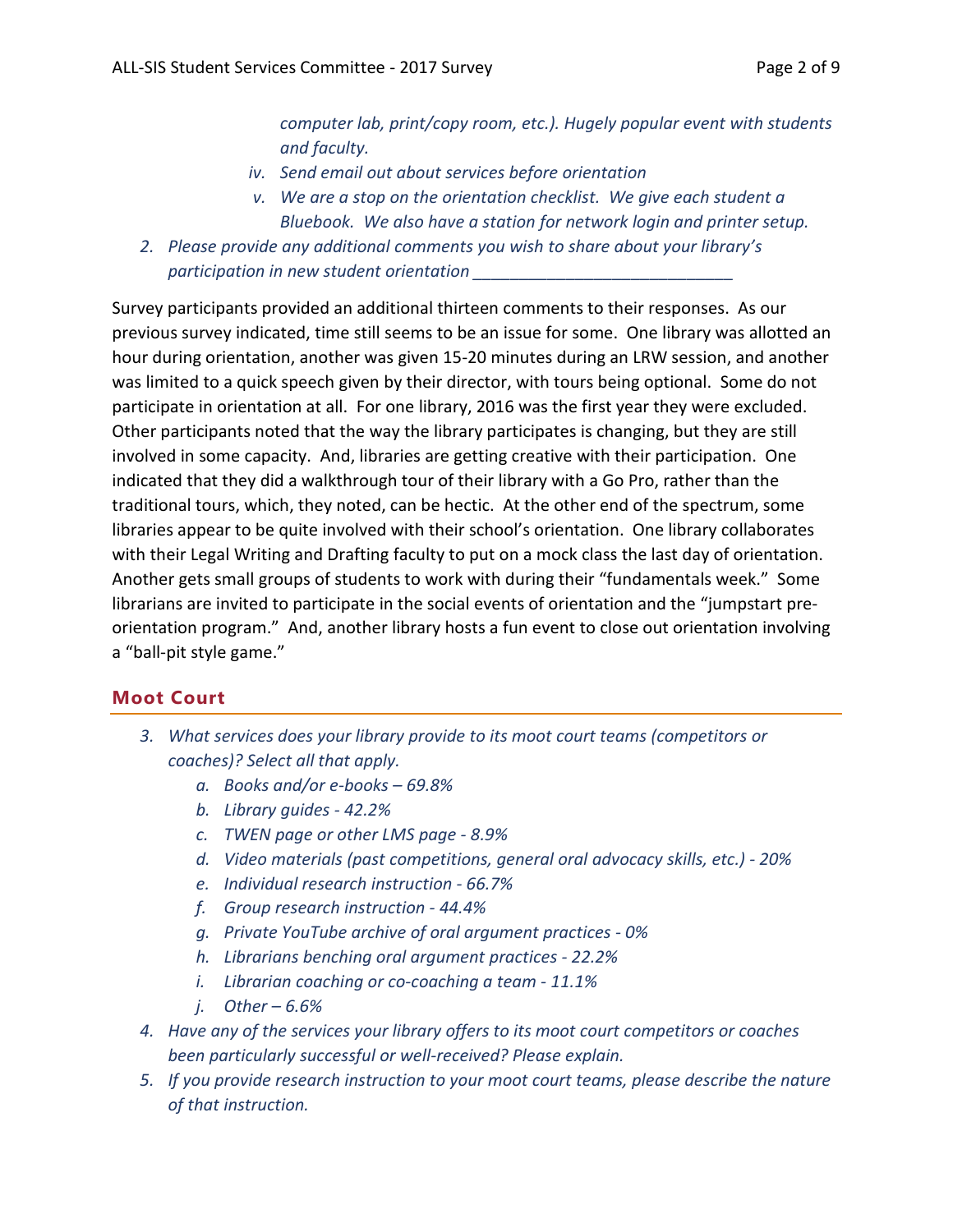### *6. Is there anything else that you think your library should do to support your moot court competitors and/or coaches?*

Question 3 received 45 responses. Most law libraries are offering traditional services to their moot court teams. The top services offered were books or e-books (68.9%) followed closely by individual research instruction (66.7%). It appears that there are opportunities, time and resources permitting, for libraries to expand their services to moot court teams using technology. Under the "other" category, one survey taker answered "they have not asked for any special services." Another said that the library provided no services to this group of students.

Question 4 received 11 responses. Overall, respondents noted that group trainings were largely successful. Even if the students did not retain everything mentioned at group trainings, they often sought research assistance directly from the librarian who conducted the training (both for moot court and non-moot court related research). One school shared that after revamping their moot court/appellate advocacy library guide it has become the school's third most popular guide. Schools who noted librarian involvement in either judging (benching the teams in oral argument practices), or in coaching have received positive feedback.

Question 5 received 12 responses. Libraries offering research training to moot court students varied in terms of whether they provided individual training, group training, or both. One school offers a full day long research training. Some schools offer lengthier small group sessions geared specifically to the team's topic. Some teams, on the other hand, receive short introductions to general resources. Some schools have library guides or handouts of resources available from their libraries that would be useful to any student competing in any moot court competition. The nature of this type of research instruction seems to vary by the rules of each individual competition, and often the team and coaches themselves. Librarians, not surprisingly, seem to be willing to offer whatever is necessary for their students' success.

Question 6 received 9 responses. Ideas mentioned that could be implemented in order to support moot court competitors and/or coaches included: providing a library liaison for each team, ongoing and increased outreach efforts, provide prompt and excellent service when asked by coaches or students, and providing more trainings specifically tied to the research involved in each competition.

### <span id="page-2-0"></span>**Journals**

- *7. What services does your library provide to its law journals? Select all that apply.*
	- *a. Individual research instruction 70.9%*
	- *b. Group research instruction 81.8%*
	- *c. Interlibrary loan assistance 90.9%*
	- *d. Library guides 49.1%*
	- *e. Citation workshops 32.7%*
	- *f. TWEN page or other LMS page 9.1%*
	- *g. General legal database instruction 50.9%*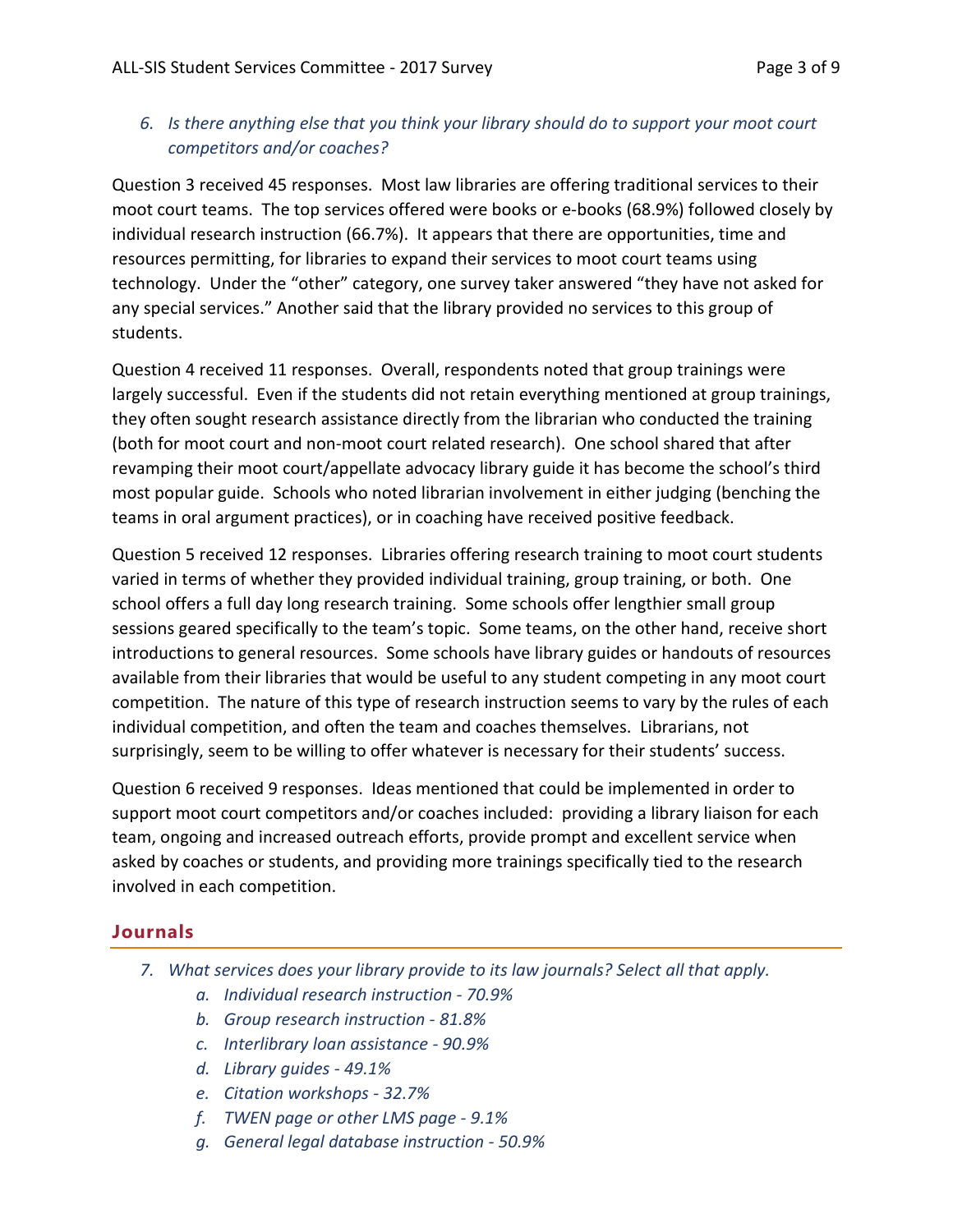- *h. Foreign/international legal research instruction 38.2%*
- *i. Catalog instruction 38.2%*
- *j. Other 12%*
- *8. Have any of the services your library offers to its law journals been particularly successful or well-received? Please explain.*
- *9. Is there anything else you think your library should do to support your law journals?*

Question 7 received 55 responses. The main service offered to this group of students appears to be interlibrary loan. Group and individual research instruction also receives a lot of attention for law review/journal students. Among the "other" responses, survey takers also indicated they provided the following services: cite-checking assistance sessions, writing assistance, administrative assistance with summer writing competitions, ExpressO support, permalinking, librarian being the faculty advisor to a journal, orientation regarding source pulling for new journal students, making the journal's content available online through an institutional repository (adding new editions and creating an online archive of older editions), consultations and instruction on preemption checking and topic selection, cloud storage, and Safe Assign for plagiarism checking.

Question 8 received 19 responses. Respondents noted that housing the journals within the physical structure of the library seemed to be well-received. One librarian noted positive feedback regarding preemption checking/topic proposal training sessions for journal students. Orientation sessions appear to be conducted at many schools for incoming journal students. Resources on citation checking are particularly valued by journal students. Students also appreciated assistance in moving their publications online. International journals have appreciated specialized research training on foreign and international research resources. One school uses librarians for cite checking and has assigned a librarian to each comment/note (but noted a lack of success with the latter). Members of local bars have noted the usefulness of having an online archived journal.

Question 9 received 16 responses. Overall, the responses indicated that libraries would like to offer more of the services mentioned in the first question in this section that they do not currently offer. Typically, lack of staff and resources often makes offering these services challenging. Respondents indicated a strong desire to expand outreach to their journals and to expand one-on-one instruction. One respondent indicated a desire to take administrative responsibility for their law journals. Some libraries are investigating holding cite checking sessions where a librarian would be invited to join the meeting. Many libraries are assisting their journals with online repositories. One respondent believes that more outreach efforts should be targeted to working with student editors. One librarian suggested a library guide be created which would include relevant policies and provide step-by-step instructions on how to access the more popular tools. One respondent suggested having the library become more involved with the journals as they go through their article selection process so that they could help the editors to determine whether any of the submissions could be problematic from a factchecking perspective.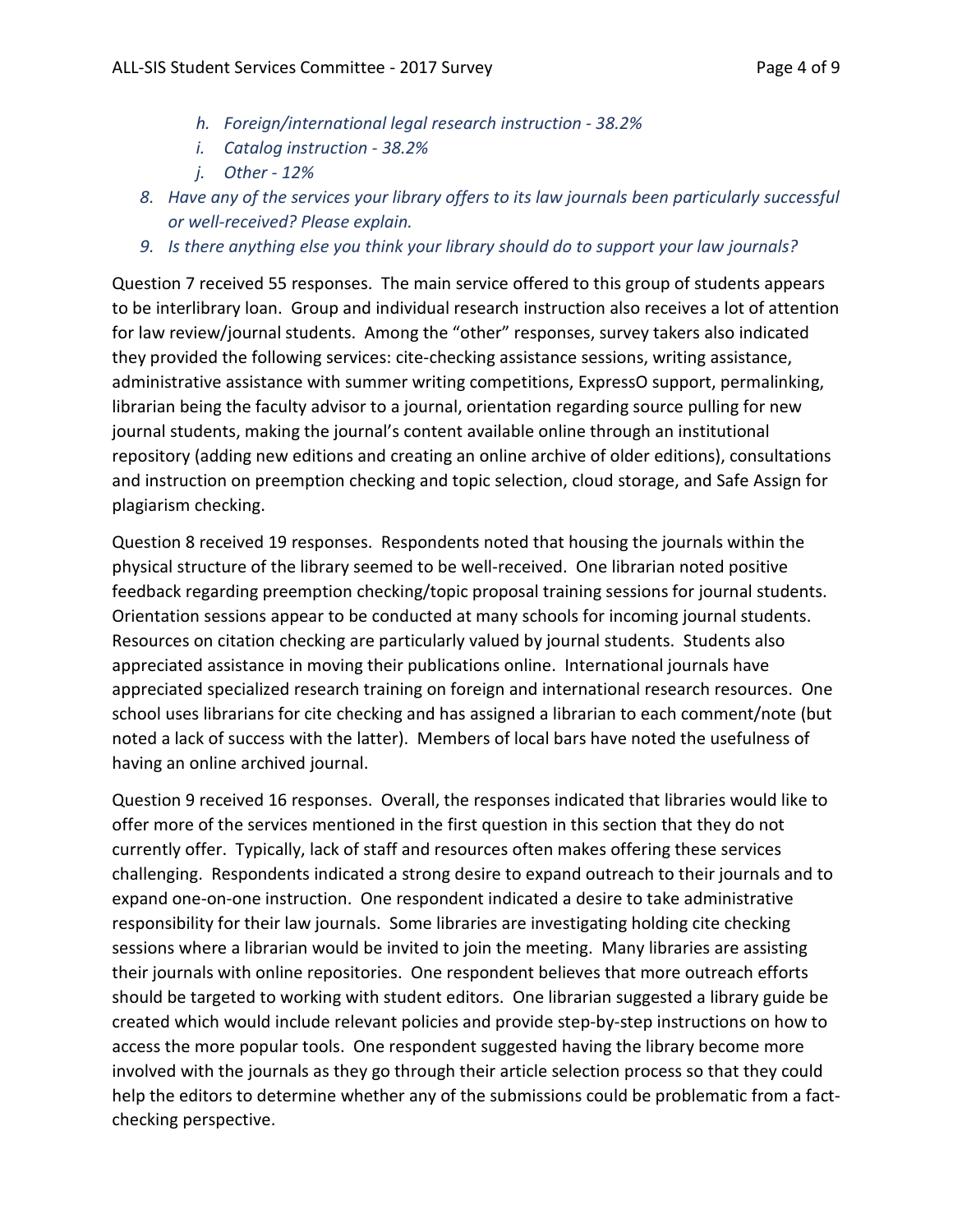## <span id="page-4-0"></span>**Student Organizations**

### *10. Do any librarians serve as liaisons or advisors to student organizations? If so, what is the librarian's role?*

38 survey participants responded to question 10, with 21 indicating some formalized relationship with student organizations. The most common liaison relationship listed was with law journals, with seven respondents indicating that librarians are assigned to work with their school's student-edited publications in some capacity. Three respondents specifically mentioned the Student Bar Association in their responses and one indicated that the SBA has a representative who liaises with the library.

### *11. Do any librarians participate informally in student organization activities? If so, in what role?*

Of the 24 participants that responded to question 11, 14 indicated participating informally in student events, while 10 respondents indicated that they did not. Of those responding, the proportion for informal participation was roughly the same for informal involvement (58%) as for the more formalized relationship indicated in the previous question (55%). The respondents' informal involvement ranged from volunteering occasionally or attending "when requested," to librarians joining softball and running clubs, and co-hosting student events by assisting with publicity, programming or technical support.

## 12. Please include any additional comments about librarian participation in student *organizations below.*

Two respondents answered question 12 and indicated plans to offer having a librarian attend SBA meetings, while another reported "work[ing] with student organizations to design golf holes in the library for our springtime golf course."

### <span id="page-4-1"></span>**Reference Services**

#### *13. How many hours per week is your reference desk staffed?*

There were 54 responses to this question, and the answers show a wide range of approaches to reference services at law libraries. The mean number of reference hours per week is 42.5, and the median is 45.5. The lowest number of hours is 0, with 9 respondents saying that they keep no formal reference desk and instead answer reference questions in their offices. These respondents all indicated that they are always on call and open to reference questions; they just no longer staff an actual reference desk. The highest number of hours was 77 per week.

Some responses indicated that law libraries are coming up with non-traditional ways to provide reference services. One librarian stated that they have regular reference hours for 45 hours per week, and in addition offer "virtual reference" (chat, email, appointments) for 20 hours per week. The virtual reference service is only available to university affiliates. Other libraries are hiring law library fellows who do the majority of the reference "triage."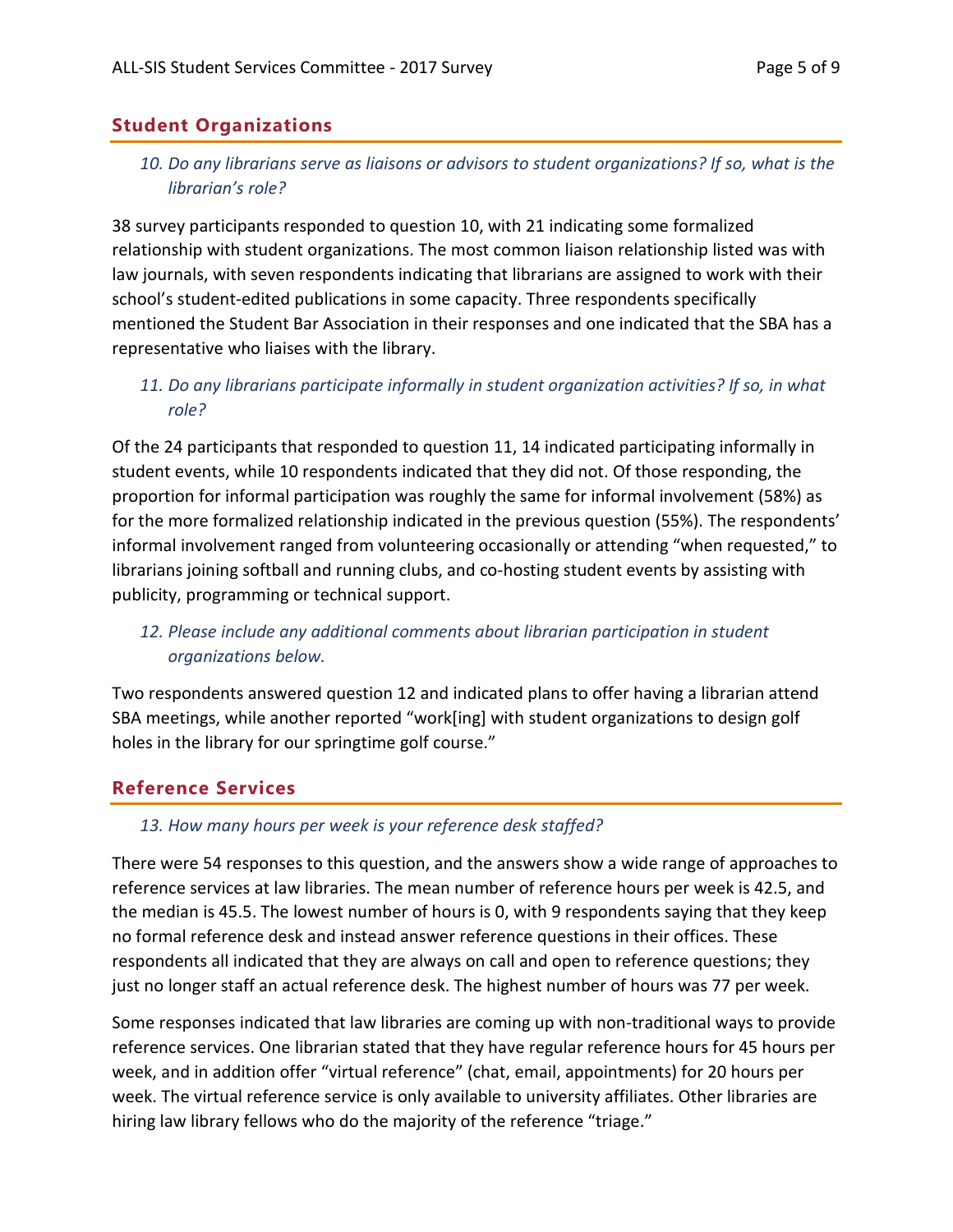### *14. Has your library changed the number of hours the reference desk is staffed in recent years?*

To gauge whether law libraries are changing reference services, we asked whether the number of staffed reference desk hours have changed in recent years. There were 42 responses to this question. Thirteen respondents said that they had not changed their reference hours recently, while 29 respondents stated that they had. Of the 29 who answered "yes" to the question, 16 clarified by stating that they had reduced their reference hours, with evenings and weekends being the shifts most likely to be eliminated.

- *15. Please rank these methods of reference interaction by how frequently they're used, with 1 being the most heavily utilized and 5 being the least utilized.* 
	- *a. Phone*
	- *b. Email*
	- *c. Chat*
	- *d. In-Person*
	- *e. Other*

Most respondents indicated that in-person interactions are their most common form of reference, with email being the second most common. Phone reference and email reference are relatively common types of interactions. While a significant number of people indicate that they use chat reference relatively regularly, the majority of respondents said that chat is their less likely form of reference.

## <span id="page-5-0"></span>**Legal Research Instruction**

- *16. In what capacity do librarians teach legal research at your institution? Please select all that apply.*
	- *a. A separate course that is mandatory for first year students 32.7%*
	- *b. In conjunction in Legal Research and Writing courses 27.3%*
	- *c. Guest lecture in Legal Research and Writing courses 45.5%*
	- *d. Special sessions (i.e., brownbags) on legal research 38.2%*
	- *e. Advanced Legal Research course 83.6%*
	- *f. Specialized legal research course (i.e., Foreign and International Law or Business Law) – 49.1%*
	- *g. Prepare to practice sessions for summer jobs 43.6%*
	- *h. Embedded librarian in a clinic or other program 12.7%*
	- *i. Guest lecture in law school classes (other than LRW) 89.1%*
	- *j. Other*

The majority of the respondents teach either a mandatory Legal Research course and/or an Advanced Legal Research course. In addition to teaching these research courses, more than half of the respondents noted that they teach a specialized research classes. One librarian noted that they are teaching the following substantive courses: Success Skills for 1Ls and Native American Law while another librarian is teaching a Foundations of Justice course. A few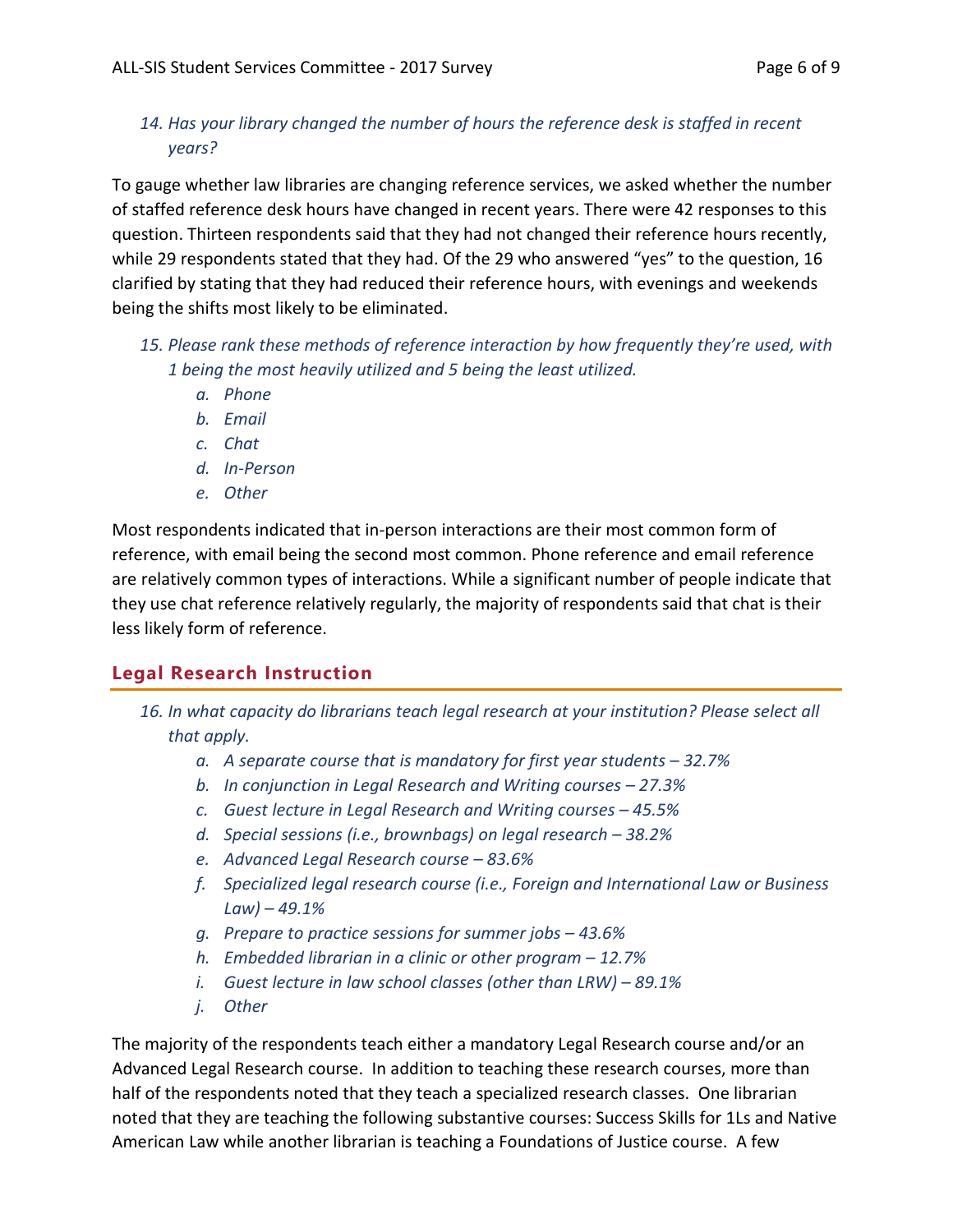librarians also responded that they provide instruction in shorter intense classes or workshops such as legal research boot camps, a 3 day intermediate legal research course and cross semester certificate research programs. One librarian responded that they provide instruction in support of research assignments for doctrinal courses.

- *17. How do you incorporate technology in your instruction? Select all that apply.*
	- *a. Online legal research databases and websites 100%*
	- *b. Presentation software (i.e., PowerPoint or Prezi) 94.5%*
	- *c. Screencasting tools (i.e., Jing, Camtasia, Expression Encoder) 43.6%*
	- *d. Gaming technology 12.7%*
	- *e. Social media tools 21.8%*
	- *f. Other*

All of the respondents noted that they use online legal research databases and websites as part of their instruction which does not come as a surprise. All but 3 noted that they use some type of presentation software. Several respondents noted that they use gaming technology in the classroom while one mentioned using an audience response system.

- *18. What formats do you use for instruction? Select all that apply?*
	- *a. Face-to-face instruction 96.4%*
	- *b. Flipped classroom model 56.4%*
	- *c. Online class 14.5%*
	- *d. Blended—online and face-to-face instruction 21.8%*
	- *e. Other*

An overwhelming majority of the respondents (53 in total) noted that they use face to face instruction in their classes. However, 36.3% of the respondents provide instruction through an online or blended online and face to face format. One of the online courses (an Advanced Legal Research course) is taught during the summer. A format that was mentioned is the use of a "small group session".

## <span id="page-6-0"></span>**Fun Services**

- *19. What activities does your library sponsor for students? Select all that apply.*
	- *a. Visits by therapy animals 21.6%*
	- *b. Holiday programs 31.4%*
	- *c. Book swaps 5.9%*
	- *d. Movie nights 2%*
	- *e. Trivia nights 2%*
	- *f. Game nights 0%*
	- *g. Scavenger hunts 17.6%*
	- *h. Raffles 29.4%*
	- *i. Free food and/or coffee 76.5%*
	- *j. Stress relief activities (i.e., coloring, yoga, origami, etc.) 51%*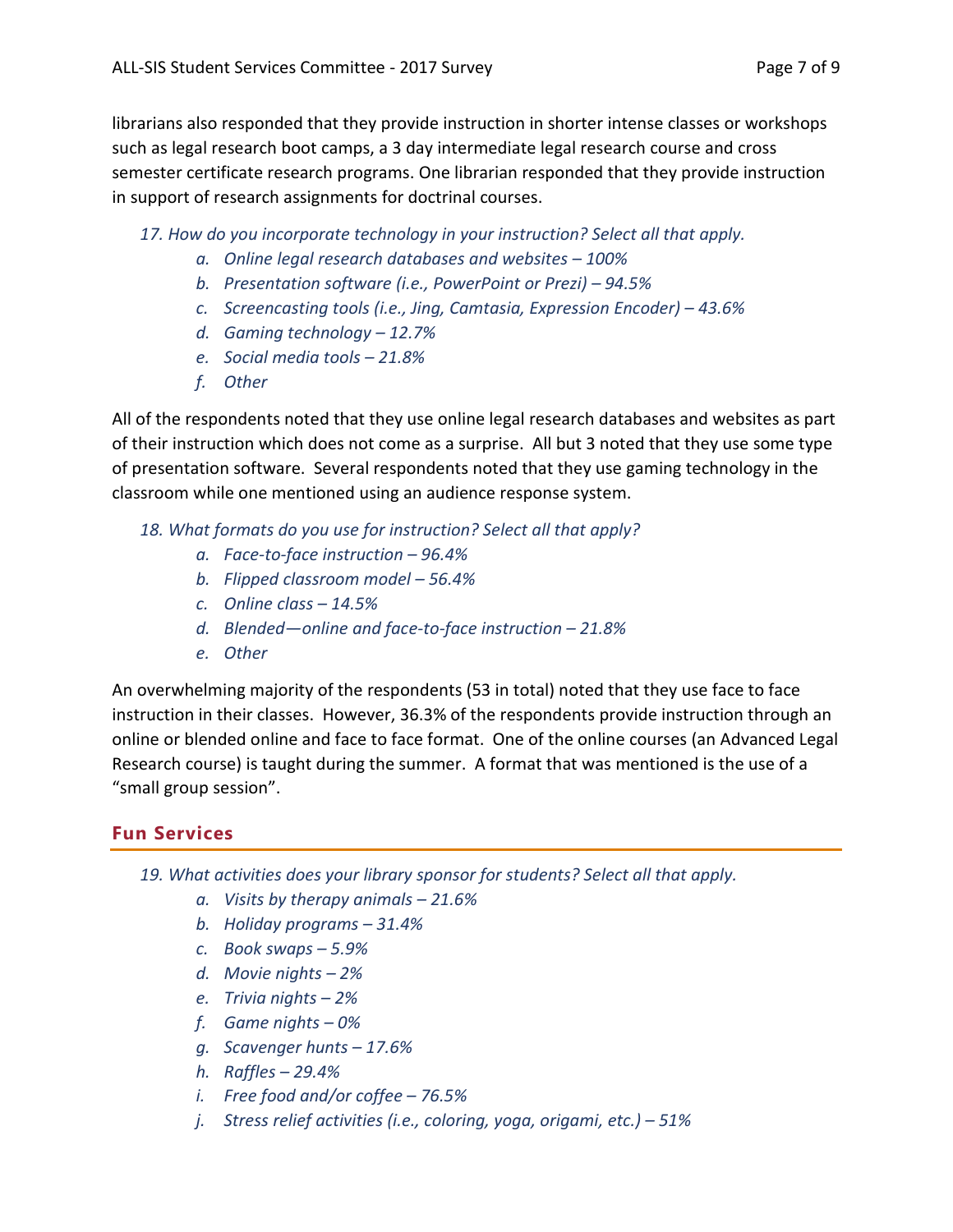#### *k. Other*

## *20. Please provide any additional comments you wish to share about the activities sponsored by your library.*

There were 51 responses to the questions about fun services. Over three-quarters reported providing free food and/or coffee to their students at some point in the year, with one librarian observing that their students go through 7000 lollipops at the reference desk in a year. Over half of the respondents make stress relief activities such as Yoga, coloring books, origami, etc. with one library indicating that they even host coloring and puzzling with the librarians events. Holiday programming and raffles were the third and fourth most common activities sponsored by libraries. About one-fifth of libraries arranged for visits by therapy animals. Scavenger hunts were the sixth most common activity. Just under 6% of libraries arranged book swaps for their students. Additionally, individual libraries reported hosting Movie nights, Trivia nights, picnics for 1Ls, as well as providing free earplugs, checking out blankets, chargers, puzzles, book stands and making standing desks available. One library hosts parties for orientation and during the Super Bowl. Another library holds a book spine poetry contest in April while offering massages during finals. One librarian reports making study rooms available to student groups who are then able to raffle the rooms off as prizes. Library involvement with the Diversity Committee to create displays was mentioned by one librarian. The need for buy-in and support from the Library Director was pointed out in one response. Other librarians noted that many of these activities occur at their school, but are organized by someone else in the school or a student organization.

## <span id="page-7-0"></span>**Student Communication**

*21. Who is responsible for marketing your library resources and services to students?* There were 41 responses to this question. Twenty-three respondents reported that responsibility for student marketing efforts fell to a group of people. The composition of these groups varied but they most commonly included all librarians, the entire library staff, or all public service librarians. Four respondents reported that nobody was specifically responsible for student marketing. The other fourteen respondents said that responsibility for student marketing was assigned to an individual—most commonly the outreach services librarian, director, or student services librarian.

- *22. Does your library have a designated student services librarian?*
	- *a. Yes 16%*
	- *b. No 84%*
- *23. Does your library have a marketing plan?*
	- *a. Yes 13%*
	- *b. No 87%*
- *24. How does your library gather feedback from students? Select all that apply.*
	- *a. Surveys 92%*
	- *b. Focus groups 25%*
	- *c. Interviews 12%*